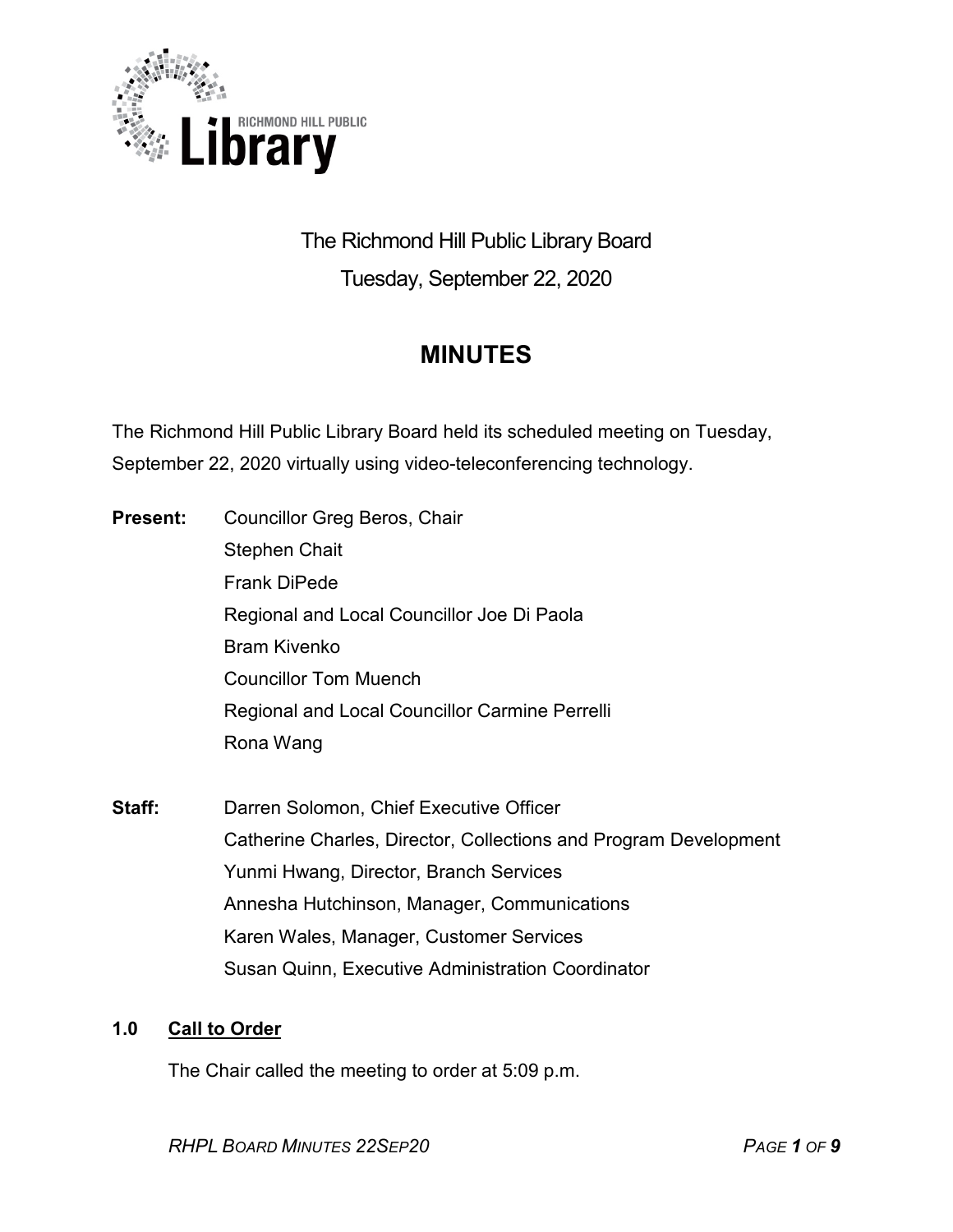### **2.0 Regrets**

Mahnaz Shahbazi

## **3.0 Adoption of Agenda**

**Motion:**

20:47

### **Moved By:**

S. Chait

# **Seconded by:**

Regional and Local Councillor J. Di Paola

**THAT** the Agenda of September 22, 2020 be adopted.

### **CARRIED UNANIMOUSLY**

### **4.0 Disclosure of Pecuniary Interest and the General Nature Thereof**

There were no disclosures of pecuniary interest.

#### **5.0 Minutes**

#### **5.1 Library Board Minutes – June 23, 2020**

**Motion:**

20:48

#### **Moved By:**

S. Chait

#### **Seconded by:**

B. Kivenko

**THAT** the Minutes of June 23, 2020 be adopted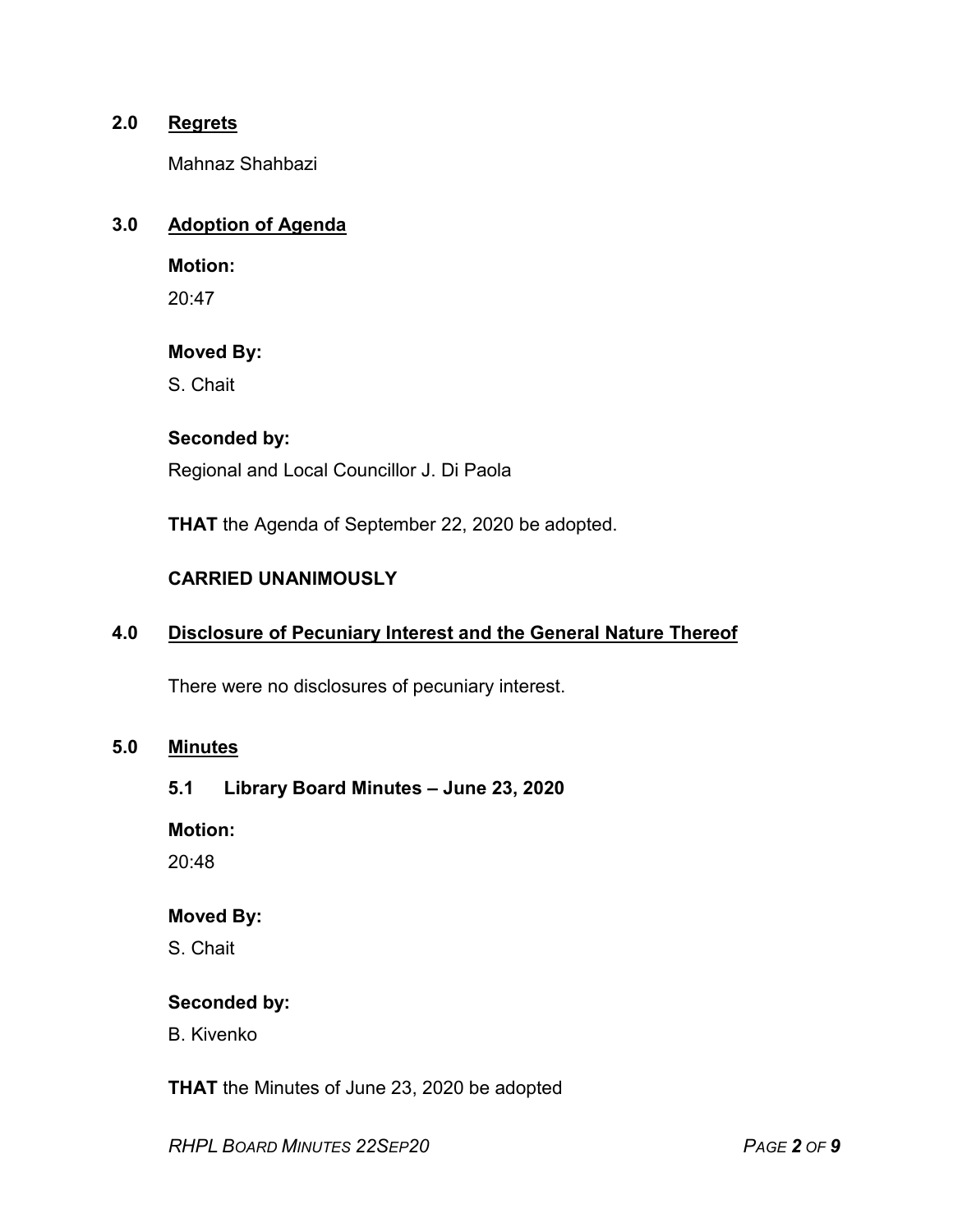# **CARRIED UNANIMOUSLY**

### **6.0 Reports**

Accessible documents can be accessed through the [RHPL website > Your](https://www.rhpl.ca/your-library/about-us/library-board)  Library [> About Us > Library](https://www.rhpl.ca/your-library/about-us/library-board) Board

On a motion moved by S. Chait, seconded by Regional and Local Councillor C. Perrelli the Board consented to adopt all of the staff recommendations in items 6.2, 6.3, 6.4 and 6.5 without further discussion or motions. Items 6.1 and 6.6 were reviewed and discussed.

# **6.1 RHPL Board By-Law Policy Update Report SRLIB20.15**

**Motion:** 

 $20.49$ 

### **Moved By:**

S. Chait

#### **Seconded by:**

R. Wang

**That** the revised Library Board By-law Policy included as Attachment 1 to the report on Richmond Hill Public Library Board By-law Policy Update dated September 22, 2020 be approved.

### **CARRIED UNANIMOUSLY**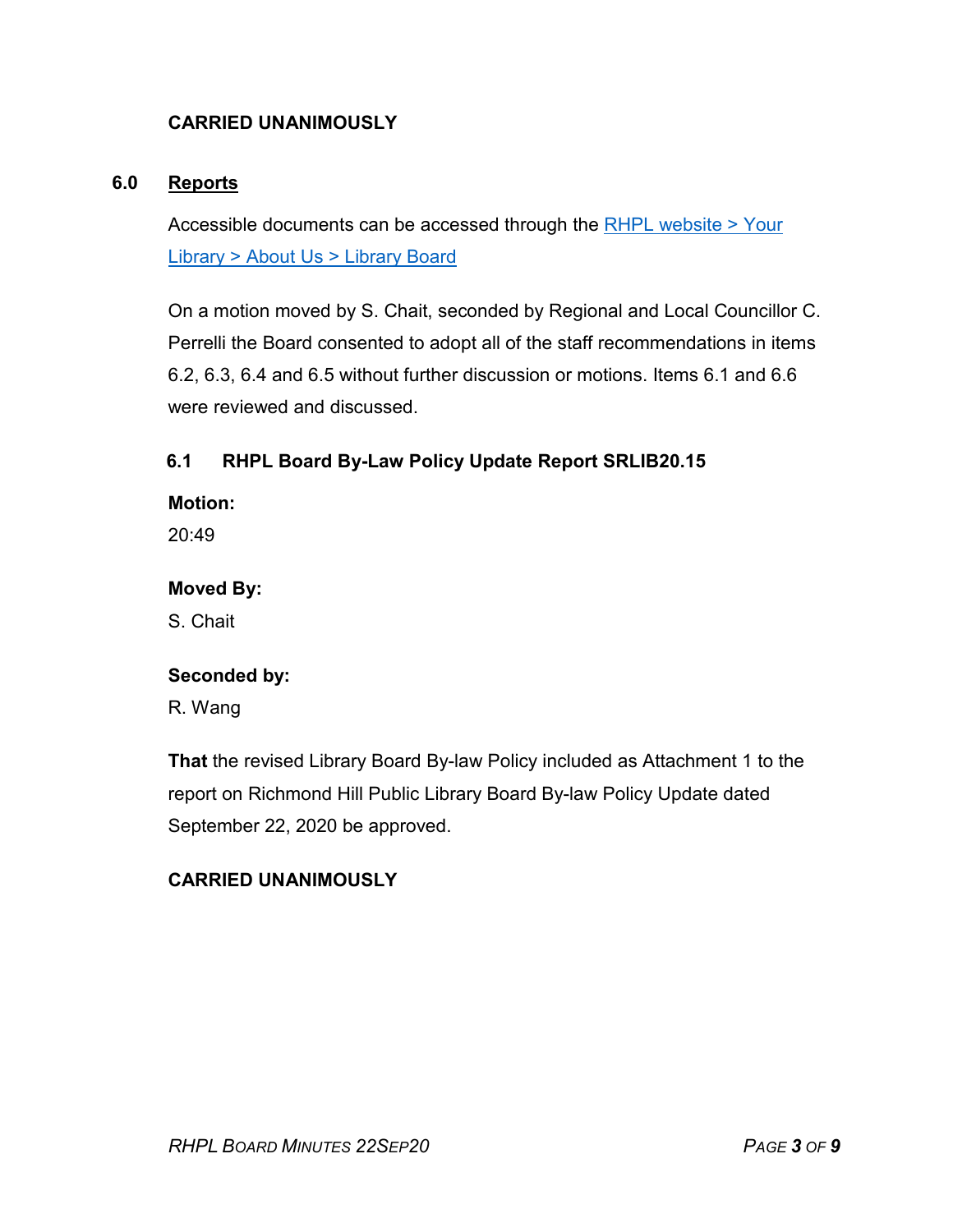# **6.2 2020 Annual Health & Safety Policy Report SRLIB20.16**

**Motion:** 

20:50

## **Moved By:**

S. Chait

# **Seconded by:**

Regional and Local Councillor C. Perrelli

**That** the Library Board approves the updated *Richmond Hill Public Library Board Health and Safety Policy Statement, Violence/Harassment in the Workplace Policy* for 2020.

# **CARRIED UNANIMOUSLY**

# **6.3 Delegation of Fees Authority Report SRLIB20.17**

### **Motion:**

20:51

# **Moved By:**

S. Chait

# **Seconded by:**

Regional and Local Councillor C. Perrelli

**That** the Library Board give the Library CEO the authority to approve day-to-day operational pricing adjustments within the scope of the *Fees and Service Charges Policy* (attached to SRLIB20.18 for your reference).

# **CARRIED UNANIMOUSLY**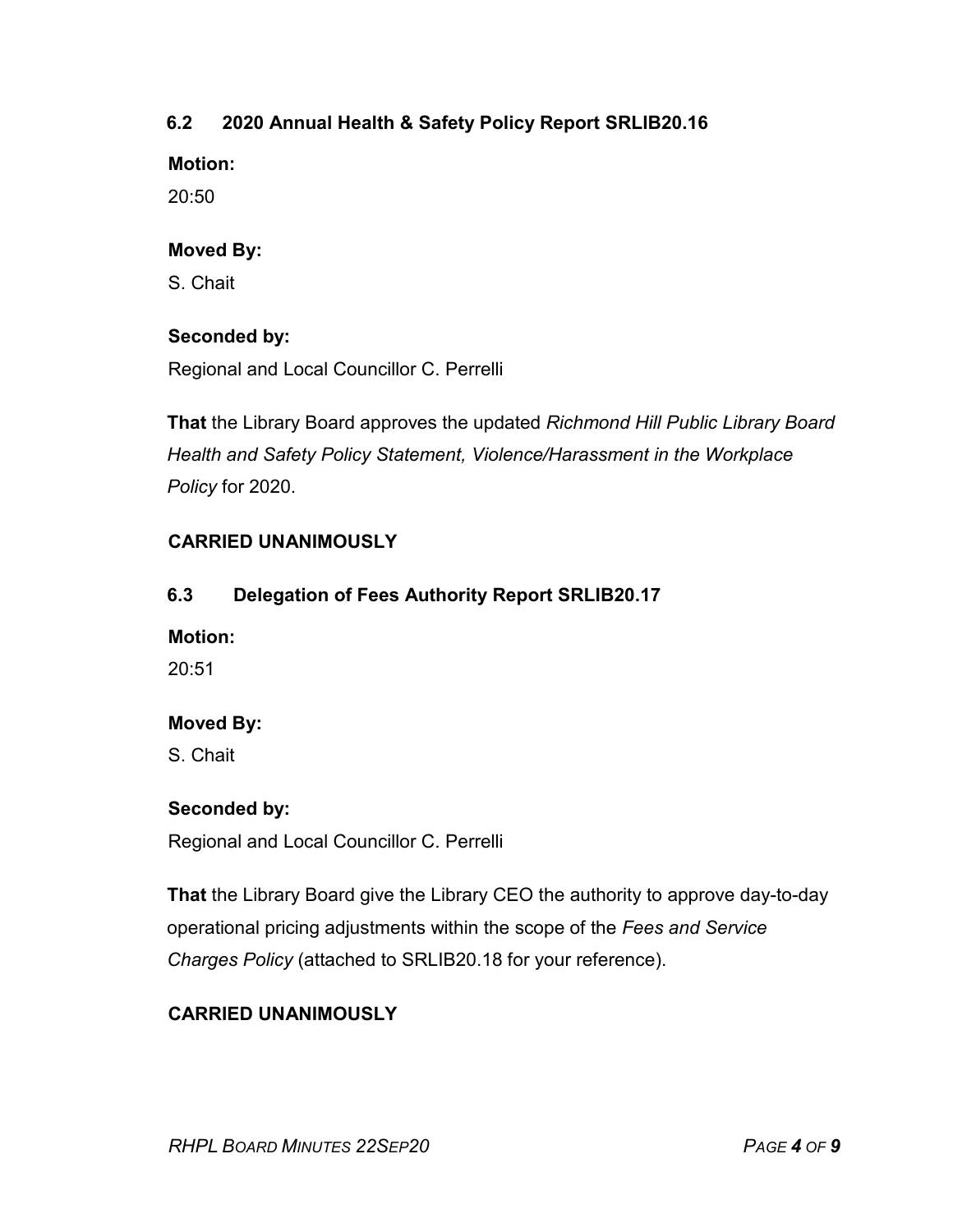# **6.4 Fine-Free Recommendation Report SRLIB20.18**

**Motion:** 

20:52

## **Moved By:**

S. Chait

# **Seconded by:**

Regional and Local Councillor C. Perrelli

**That** the *Fine Free Recommendation Report* be received;

**That** the Richmond Hill Public Library Board approve the removal of overdue fines for 2021; and

**That** staff prepare a recommendation for the Board in Q4 2021 on whether to remove overdue fines permanently beginning January 2, 2022 based on the learnings of 2021.

# **CARRIED UNANIMOUSLY**

**6.5 Reserve Funding for Coffee Shop Space Maximization Report SRLIB20.19**

**Motion:** 

20:53

# **Moved By:**

S. Chait

# **Seconded by:**

Regional and Local Councillor C. Perrelli

**That** the report on Reserve Funding for Coffee Shop Space Maximization, dated September 22, 2020 be approved.

*RHPL BOARD MINUTES 22SEP20 PAGE 5 OF 9*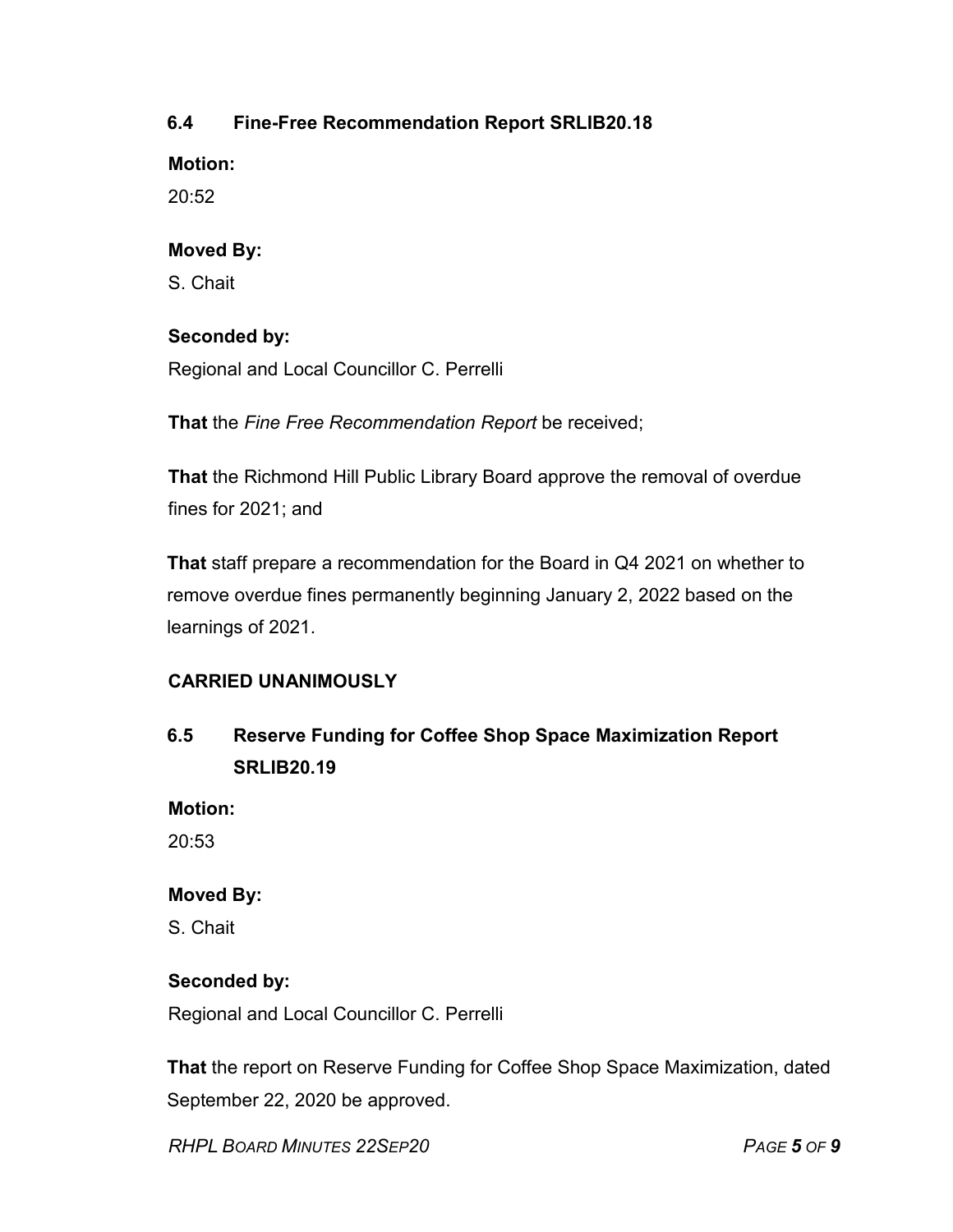### **CARRIED UNANIMOUSLY**

### **6.6 2021 Business Plan & Budget Report SRLIB20.20**

#### **Motion:**

20:54

#### **Moved By:**

S. Chait

### **Seconded by:**

Regional and Local Councillor J. Di Paola

**That** the Richmond Hill Public Library Board approve the *2021 Richmond Hill Public Library Business Plan and Budget* and direct the CEO to submit the proposed operating budget to the City.

### **CARRIED UNANIMOUSLY**

#### **7.0 New Business**

### **7.1 Member Motion – Board Chair G. Beros –** board meeting updates

**Motion:** 

20:55

#### **Moved By:**

Regional and Local Councillor C. Perrelli

#### **Seconded by:**

S. Chait

**That** the Richmond Hill Public Library Board continue with virtual board meetings until year-end 2020 be approved; and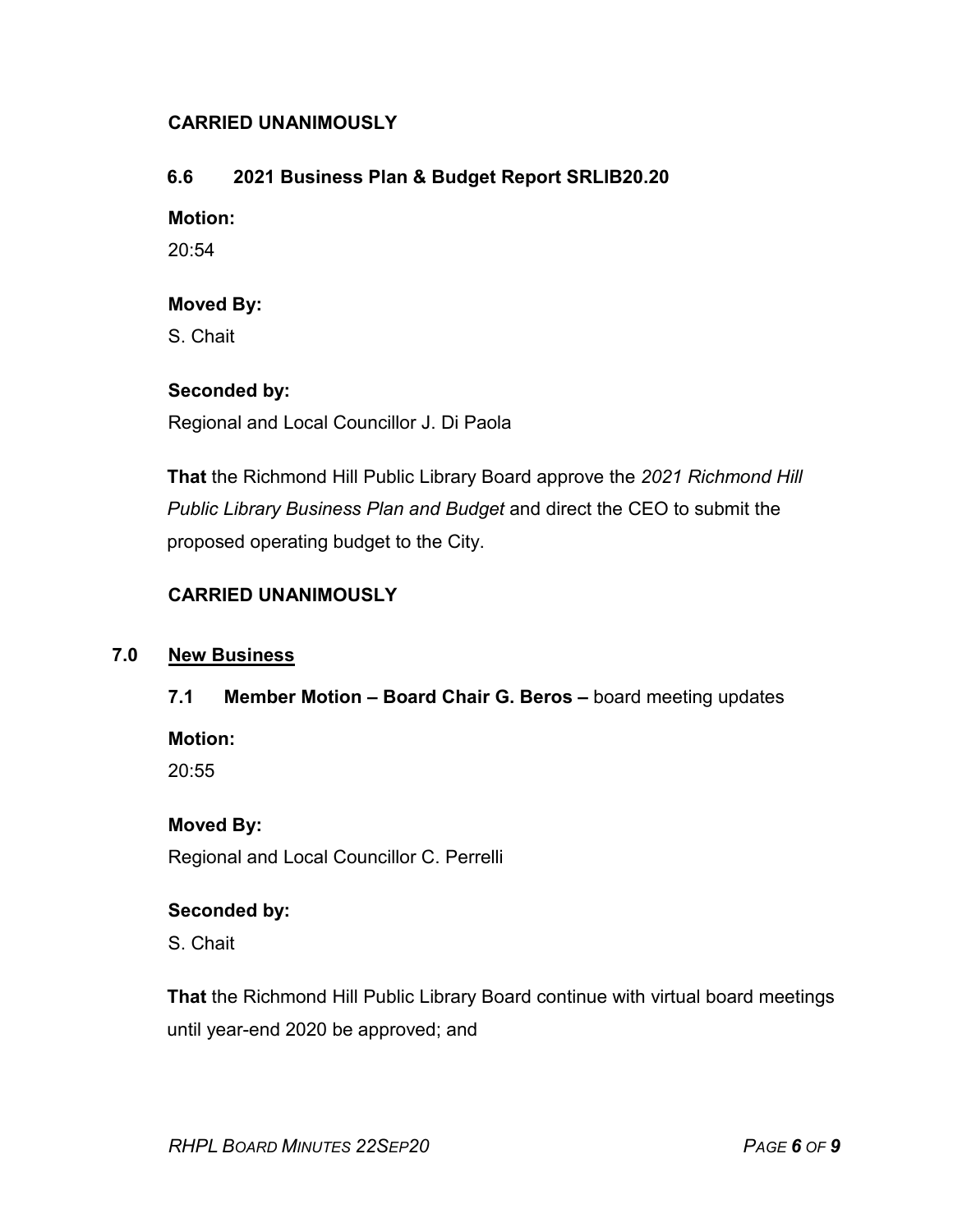**That** the Richmond Hill Public Library Board virtual meetings to start at 5:00 p.m. be approved; and

**That** the Richmond Hill Public Library Board approve 7 board meetings per year instead of 10 board meetings per year (as per *Public Libraries Act 2019 amendment Item 16 (1) 2019, c.14, Sched. 12, s. 2*).

# **CARRIED UNANIMOUSLY**

### **8.0 Resolution to Move Into Closed Session to consider matters relating to:**

### **8.1 Personal matters about an identifiable individual**

#### **Motion:**

20:56

#### **Moved By:**

Regional and Local Councillor C. Perrelli

#### **Seconded by:**

Regional and Local Councillor J. Di Paola

**THAT** the Board move into Closed Session to consider personal matters about an identifiable individual.

### **CARRIED UNANIMOUSLY**

At 5:45 p.m. the Board moved into Closed Session.

### **9.0 Resolution to Reconvene in Open Session**

**Motion:**  $20:57$ 

**Moved By:** Regional and Local Councillor C. Perrelli

*RHPL BOARD MINUTES 22SEP20 PAGE 7 OF 9*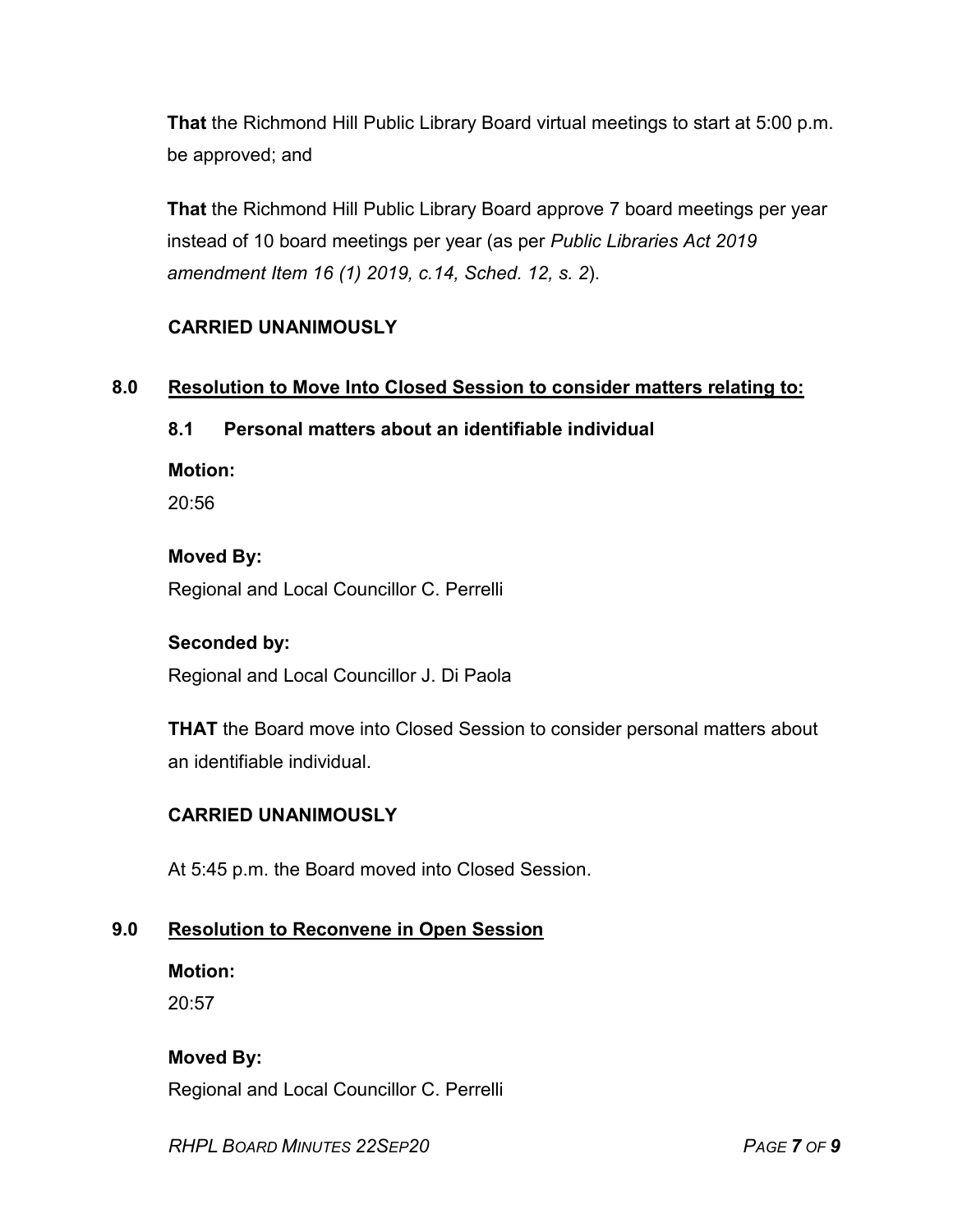#### **Seconded by:**

S. Chait

That the Board reconvene into Open Session.

#### **CARRIED UNANIMOUSLY**

At 6:15 p.m. the Board returned to Open Session

### **10.0 Member Announcements**

There were no member announcements.

### **11.0 Date of Next Meeting**

The next Regular Meeting of the Library Board will be held on: **Tuesday, November 24, 2020 at 5:00 p.m.** virtually using videoteleconferencing technology**.**

# **12.0 Adjournment**

**Motion:**

20:58

#### **Moved By:**

Regional and Local Councillor C. Perrelli

#### **Seconded by:**

Councillor T. Muench

**THAT** the meeting be adjourned at 6:17 p.m.

### **CARRIED UNANIMOUSLY**